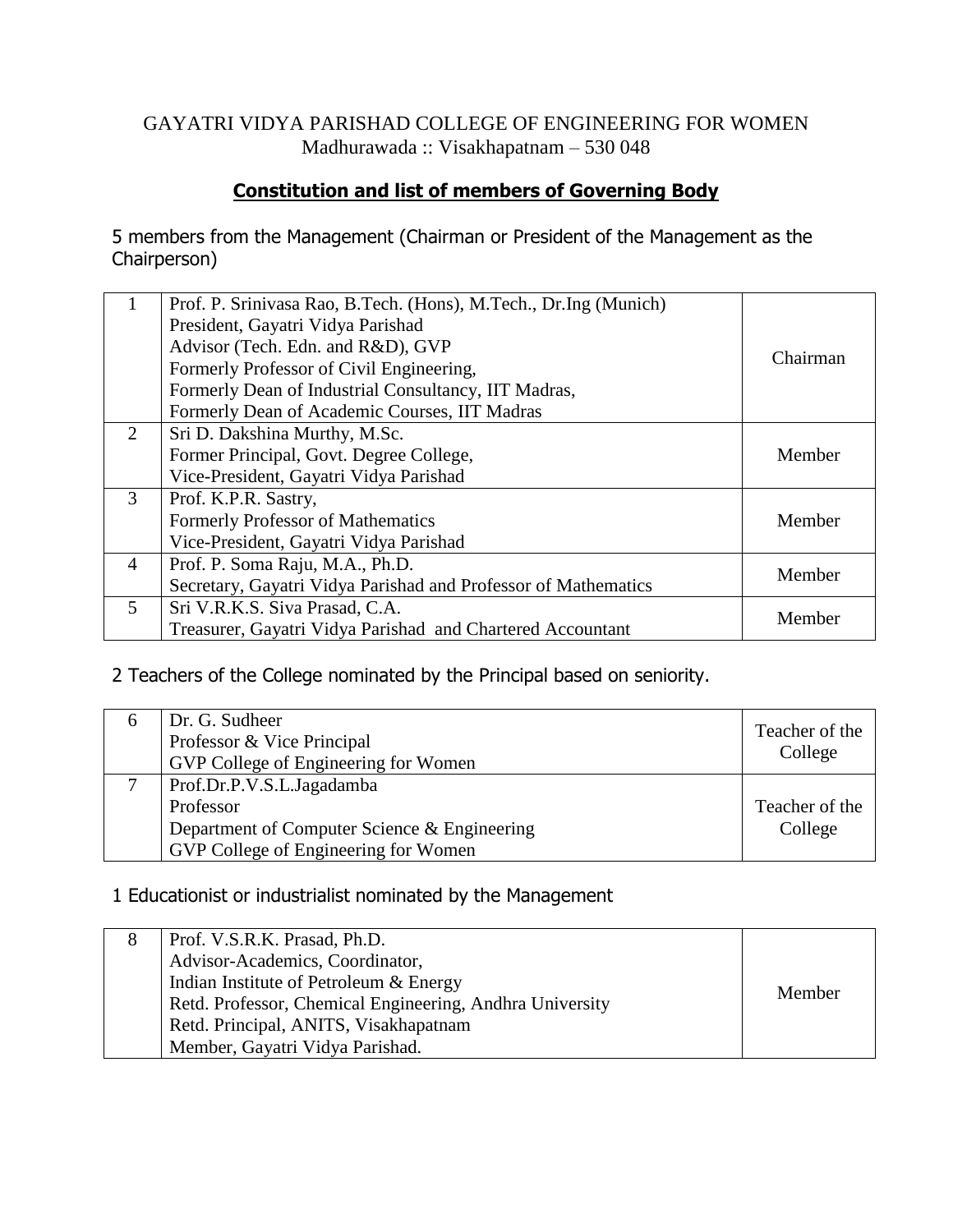## 1 State Government Nominee

| Sri P V Srinivasa Rao                  |            |
|----------------------------------------|------------|
| Principal, Govt.Polytechnic for Women, | Government |
| Bheemunipatnam,                        | Nominee    |
| Visakhapatnam                          |            |

# 1 University Nominee nominated by the Affiliating University

|  | Ms.B.Nalini<br><b>Assistant Professor</b><br>Department of Electronics & Communication Engineering<br><b>JNTU College of Engineering</b><br><b>VIZIANAGARAM</b> | University<br>Nominee |
|--|-----------------------------------------------------------------------------------------------------------------------------------------------------------------|-----------------------|
|--|-----------------------------------------------------------------------------------------------------------------------------------------------------------------|-----------------------|

# 1 Principal of the College (Ex-officio)

| Dr.R. K. Goswami                     | Member -  |
|--------------------------------------|-----------|
| Principal                            |           |
| GVP College of Engineering for Women | Secretary |

## Other Members

| 12 | Sri D.V.S. Kameswara Rao, B.E.                                         |        |
|----|------------------------------------------------------------------------|--------|
|    | Joint Secretary, Gayatri Vidya Parishad                                | Member |
|    | Joint Secretary, Gayatri Engineering Works                             |        |
| 13 | Dr. P. Rajaganapathi, M.Sc., Ph.D.                                     |        |
|    | Former Principal, Govt. Degree College,                                | Member |
|    | Member, Gayatri Vidya Parishad.                                        |        |
| 14 | Prof. P.V. Sarma, M.A., Ph.D.                                          |        |
|    | Vice-President, Gayatri Vidya Parishad                                 |        |
|    | Former Professor of Economics and Co-ordinator, School of Economics,   | Member |
|    | Andhra University,                                                     |        |
|    | Director, R&D, Gayatri Vidya Parishad                                  |        |
| 15 | Sri A.S.N. Prasad, B.E., M.I.E.                                        |        |
|    | Director, Sri Rama Corporation; Member, Srinivasa Vidya Parishad;      |        |
|    | Secretary, Institute of Development & Planning Studies, Visakhapatnam; | Member |
|    | Member, Gayatri Vidya Parishad                                         |        |
| 16 | Dr. B. Subba Rao, M.S., M.Ch. (Neuro Surgery)                          |        |
|    | Former Professor of Neuro Surgery, AMC                                 |        |
|    | Formerly Vice-Principal, AMC,                                          | Member |
|    | Formerly Additional Director of Health Services,                       |        |
|    | Govt. of Andhra Pradesh.                                               |        |
| 17 | Sri K.G.K.V.S.B.S.R.Ch.K. Raju                                         |        |
|    | Member, Gayatri Vidya Parishad                                         | Member |